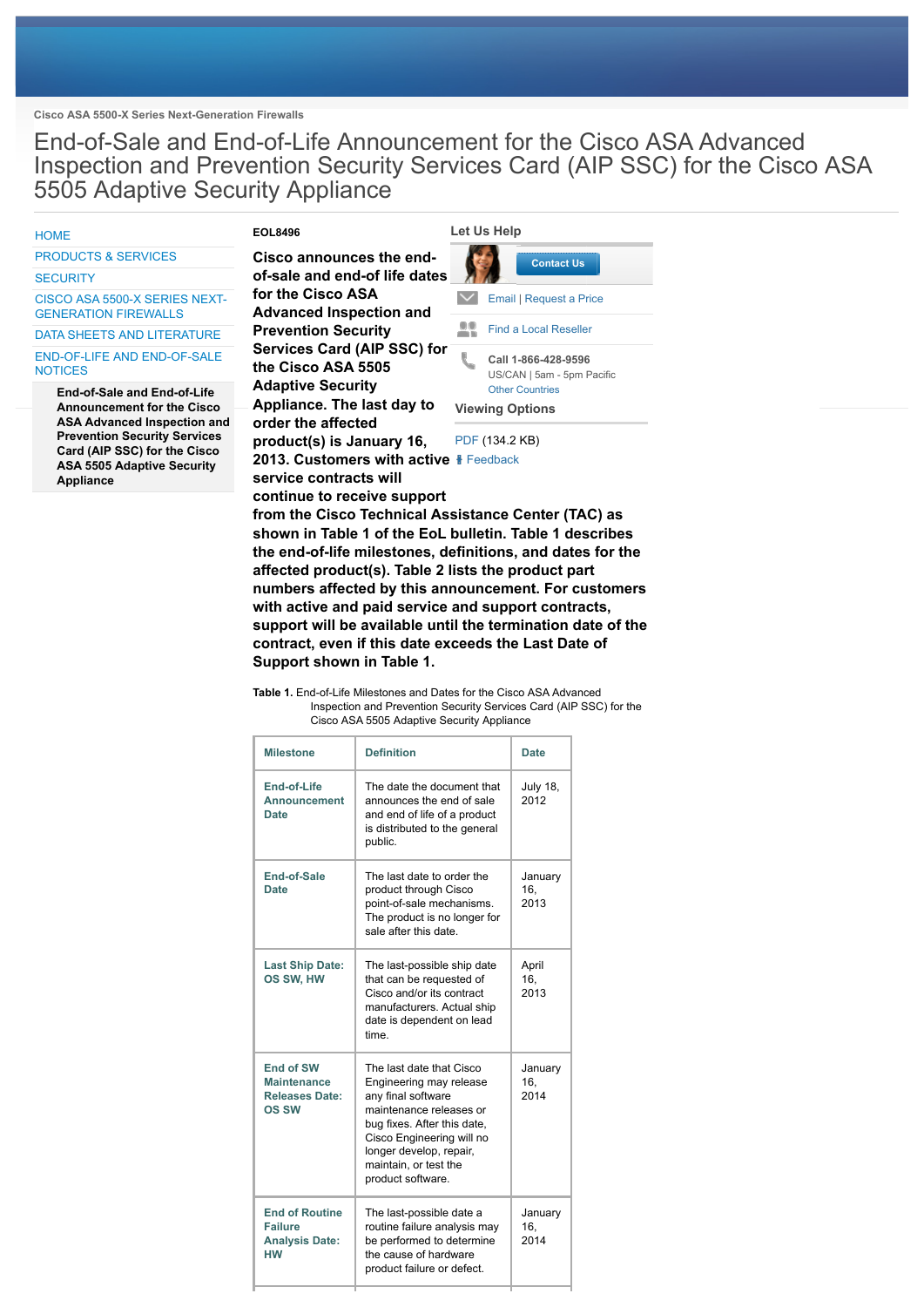| <b>End of New</b><br><b>Service</b><br><b>Attachment</b><br>Date:<br>OS SW, HW | For equipment and<br>software that is not covered<br>by a service-and-support<br>contract, this is the last<br>date to order a new<br>service-and-support<br>contract or add the<br>equipment and/or software<br>to an existing service-and-<br>support contract. | January<br>16.<br>2014 |
|--------------------------------------------------------------------------------|-------------------------------------------------------------------------------------------------------------------------------------------------------------------------------------------------------------------------------------------------------------------|------------------------|
| End of<br><b>Signature</b><br>Releases date:<br>OS SW                          | The last date that Cisco will<br>release signature updates<br>to the software going end-<br>of-life.                                                                                                                                                              | March<br>31.<br>2016   |
| <b>End of Service</b><br>Contract<br><b>Renewal Date:</b><br>OS SW, HW         | The last date to extend or<br>renew a service contract for<br>the product.                                                                                                                                                                                        | April<br>13.<br>2017   |
| <b>Last Date of</b><br>Support:<br><b>HW</b>                                   | The last date to receive<br>service and support for the<br>product. After this date, all<br>support services for the<br>product are unavailable.<br>and the product becomes<br>obsolete                                                                           | January<br>31.<br>2018 |

HW = Hardware OS SW = Operating System Software App. SW = Application Software

**Table 2.** Product Part Numbers Affected by This Announcement

| End-of-Sale<br><b>Product Part</b><br><b>Number</b> | <b>Product Description</b>        |
|-----------------------------------------------------|-----------------------------------|
| ASA-SSC-AIP-5-                                      | ASA 5500 AIP Security Services    |
| $K9=$                                               | Card-5                            |
| ASA5505-50-AIP5-                                    | ASA 5505 50-user, AIP SSC-5, SW,  |
| K8                                                  | <b>DES</b>                        |
| ASA5505-50-AIP5-                                    | ASA 5505 50-user, AIP SSC-5, SW,  |
| K9                                                  | 3DES/AFS                          |
| <b>ASA5505-U-</b>                                   | ASA 5505 unlimited user with AIP- |
| <b>AIP5P-K8</b>                                     | SSC-5, SW, Sec Plus, DES          |
| ASA5505-U-                                          | ASA 5505 unlimited user, AIP-SSC- |
| <b>AIP5P-K9</b>                                     | 5, SW, Sec Plus, 3DES/AES         |
| SF-ASA-AIP-6.2C-                                    | ASA 5500 Series AIP Software 6.2  |
| K9                                                  | for Security Service Cards        |

## Product Migration Options

There is no replacement available for the Cisco ASA Advanced Inspection and Prevention Security Services Card (AIP SSC) for the Cisco ASA 5505 Adaptive Security Appliance at this time.

Customers are encouraged to evaluate the Cisco ASA 5512 IPS, a 1-rack-unit multiservice firewall that includes enhanced, context-aware IPS capabilities.

Customers may be able to use the Cisco Technology Migration Program (TMP) where applicable to trade-in eligible products and receive credit toward the purchase of new Cisco equipment. For more information about Cisco TMP, customers should work with their Cisco Partner or Cisco account team. Cisco Partners can find additional TMP information on Partner Central at http://www.cisco.com/web/partners/incentives\_and\_promotions/tmp.html

Customers may be able to continue to purchase the Cisco ASA Advanced Inspection and Prevention Security Services Card (AIP SSC) for the Cisco ASA 5505 Adaptive Security Appliance through the Cisco Certified Refurbished Equipment program. Refurbished units may be available in limited supply for sale in certain countries on a first-come, first-served basis until the Last Date of Support has been reached. For information about the Cisco Certified Refurbished Equipment program, go to: http://www.cisco.com/go/eos

Service prices for Cisco products are subject to change after the product End of Sale date.

The Cisco Takeback and Recycle program helps businesses dispose properly of surplus products that have reached their end of useful life. The program is open to all business users of Cisco equipment and its associated brands and subsidiaries. For more information, go to: http://www.cisco.com/web/about/ac227/ac228/ac231/about\_cisco\_takeback\_recycling.html